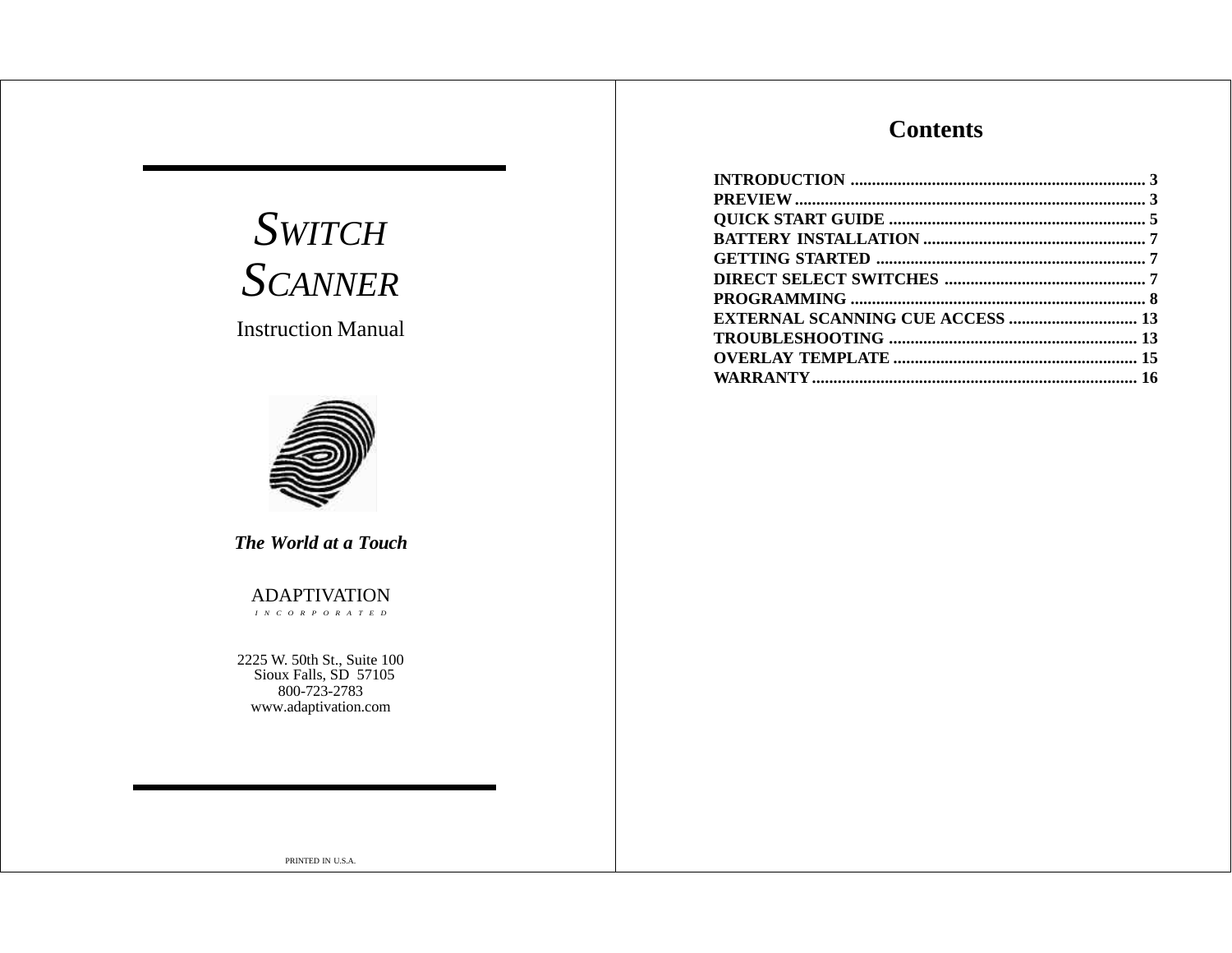#### **Introduction**

Your Adaptivation, Inc. *Switch Scanner* has been designed for individuals with physical or mental disabilities to provide device access through scanning to many switch outlet options. Adaptivation strives to offer our clients the highest quality products and support. Feel free to contact us at any time for assistance using your *Switch Scanner.*

Your Switch Scanner was designed with these important features:

- Lightweight, rugged construction.
- Scans up to six external objects, toys, VOCA messages, ECU controls, etc.
- Direct select with front panel membrane switches, or (1 or 2-button) scanning using two external switches (not included).
- Audible cues during scanning.
- Accommodates symbol/picture overlays suitable for direct select or scanning.

• Easy programming of many powerful features using front panel lights (LED's).

- Battery powered (four AAA batteries, included) for safety and convenience.
- Concrete scanning using external LED's or vibrating motors (sold separately).
- Long battery life.

#### **Preview**

Your *Switch Scanner* has the ability to access up to six objects such as batteryoperated toys or up to six messages from voice output communication aids (VOCA). The battery-operated toys will need to be switch-adapted using Adaptivation's Battery Interrupters. The VOCA must have 1/8-inch jacks for allowing its messages to be accessed by external switches.

For users familiar with Adaptivation's Link Switch, think of the *Switch Scanner* as a six-channel, scanning Link Switch. Each channel can be programmed to control an external device in one of four modes: direct, latched, timed, alarm. Scanning modes include: positive, inverse (step), sequencing, auto-sequencing. Scan speed can be varied to match different user's needs. Visual and auditory feedback can be used to aid in cause-effect. Up to four external LED's or miniature vibrating motors can be used to make scanning more concrete for lower functioning individuals. Programming your *Switch Scanner* was made more intuitive through the use of 15 lights and three membrane switches on the unit's front panel.

# **Switch Scanner Face Panel**

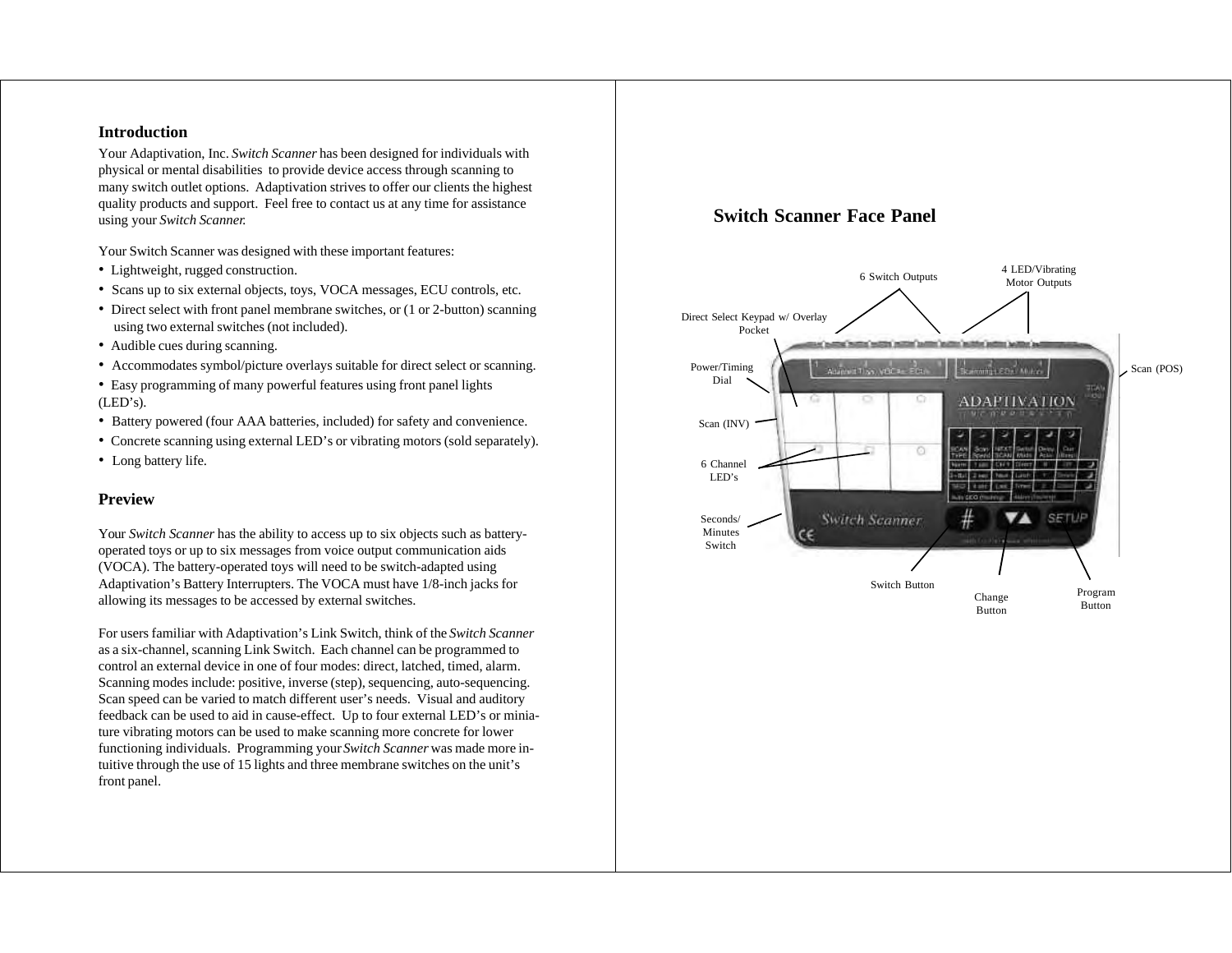#### **Quick Start Guide**

The purpose of this quick start guide is to allow you to use your *Switch Scanner* as soon as possible using the preset factory settings. When new batteries are installed, the unit will be reset to these factory settings. The settings are as follows:

> Switch 1 set to direct select. Switch 2 set to direct select. Switch 3 set to latch-on latch-off. Switch 4 set to four-seconds timed. Switches 5 & 6 off. Scanning set to normal (Positive/Inverse). Scan speed = 2 seconds.

DIRECT CONTROL: Turn the *Switch Scanner* on by rotating the knob on the left side of the unit. Using a cable connector (extension cord) such as Adaptivation's CC-6, plug one end into switch jack #1, and plug the other end into a battery adapted toy. Turn the toy on. (You may need to test proper operation of your battery-adapted toy using a switch). When switch #1 on the front panel is pressed, the toy should go on. When the switch is released, the toy should go off.

LATCHED CONTROL: Turn the *Switch Scanner* on by rotating the knob on the left side of the unit. Using a cable connector (extension cord) such as Adaptivation's CC-6, plug one end into switch jack #3, and plug the other end into a battery adapted toy. Turn the toy on. (You may need to test proper operation of your battery-adapted toy using a switch). When switch #3 on the front panel is pressed, the toy should go on and stay on. When the switch is pressed again, the toy should go off.

TIMED CONTROL: Turn the *Switch Scanner* on by rotating the power knob on the left side of the unit. Using a cable connector (extension cord) such as Adaptivation's CC-6, plug one end into switch jack #4, and plug the other end into a battery adapted toy. Turn the toy on. (You may need to test proper operation of your battery-adapted toy using a switch). When switch #4 on the front panel is pressed, the toy should go on and stay on for about four seconds, then the toy should go off. Notice that while the timing is in progress, the LED for channel #4 blinks.

SCANNING: Turn the *Switch Scanner* on by rotating the knob on the left side of the unit. Using four cable connectors (extension cord) such as Adaptivation's CC-6, plug one end into each of the switch jacks #1 through #4, and plug each of the other ends into battery adapted toys or into the switch inputs of a VOCA such

as Adaptivation's Voice Pal 8. Plug a switch into the jack labeled "SCAN(POS)". Pressing the scan switch will cause your *Switch Scanner* to begin scanning channels one through four. Scanning can be tracked by following the LED's as they light up for each channel. Pressing the scan switch again will select the corresponding channel. What happens next is determined by how that channel has been programmed to function. If it is channels one or two, then the toy will go on and stay on as long as the scan switch continues to be pressed. The toy plugged into channel three will latch on or latch off depending on the previous state. The toy in channel four will go on for four seconds, then go off.

PROGRAMMING: This section will show you how to program channel #2 to be off, channel #5 for alarm mode, and turn on the auditory feedback (beep) option.

1. Remove the cable plugged into jack #2, and plug it into jack #5 (see the above paragraph on scanning).

·With the power on, press and hold the SETUP button (about three seconds) until the front-panel LED's light up.

·Repeatedly press SETUP until the LED labeled "Switch Mode" is lit. ·Now, press the SWITCH# button until the LED for channel #2 is lit. ·Repeatedly press the CHANGE button until all three LED's on the right are off.

2. Repeatedly press SWITCH# until the LED for channel #5 is lit. Notice that none of the three LED's to the right will be lit. This is because channel #5 is off.

·Turn the dial on the left side of the unit so that the number "10" is centered. ·Make sure that the slide switch on the left side of the unit is in the "Seconds" position

·Repeatedly press the CHANGE button until the bottom LED on the right is flashing. Channel #5 is now programmed for Alarm mode.

- 3. Repeatedly press SETUP until the CUE (Beep) LED is lit. ·Repeatedly press the CHANGE button until the middle LED on the right is lit.
- 4. Wait for ten seconds without pressing any switches or buttons, and the unit will exit Setup mode, and return to normal operation.
- 5. Begin a scan by pressing the switch connected to the SCAN(POS) jack. When channel #5 is selected, the corresponding LED will blink for ten seconds, then the toy or device plugged into jack #5 will go on, and stay on indefinitely, just as an alarm would. To turn off channel #5, turn off the *Switch Scanner*, or press any switch or button on or plugged into your *Switch Scanner*.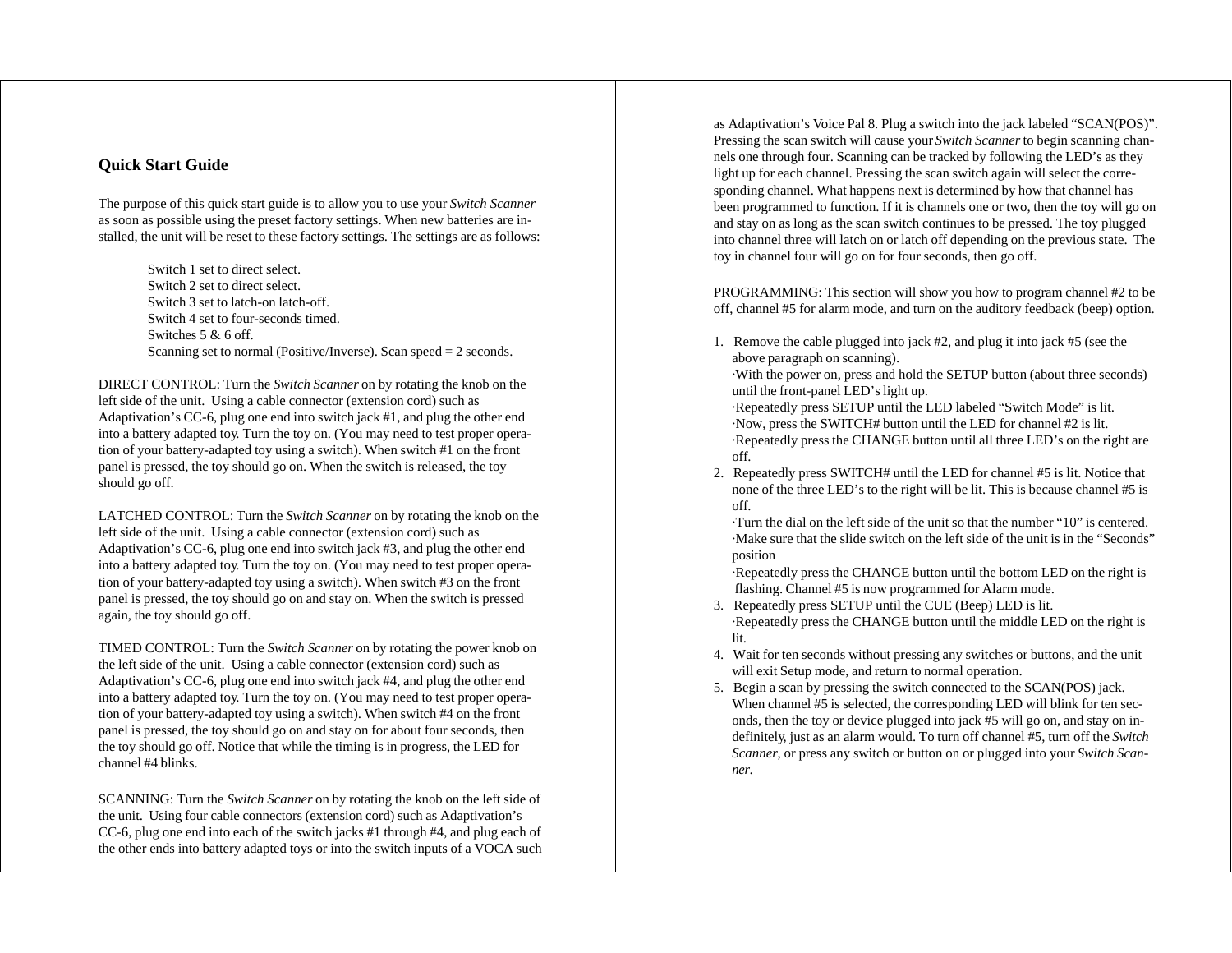# **Battery Installation**

Insert 4 AAA alkaline batteries into the battery compartment located on the back side of the *Switch Scanner*. Use a small Phillips screwdriver to remove the cover. Observe polarity when inserting batteries. Replace cover.

Note: Under normal conditions the battery in the *Switch Scanner* should last several months. To conserve the batteries, turn off the *Switch Scanner* when not in use.

# **Getting Started**

- 1. Insert new batteries.
- 2. Plug an external switch into the **SCAN** jack. Almost any commercially available switch with a 1/8" jack will work with the Switch Scanner.
- 3. For each external device you wish to operate, plug a cable connector into the device's switch input and also the corresponding input jack on the *Switch Scanner*. Make sure all the external devices are turned on and are working properly.
- 4. If you wish to change any of the six channel settings, refer to corresponding sections in the manual.
- 5. Press the scan switch to begin scanning. Watch the LEDs on the keypad. When the desired channel LED is lit, activate the scan switch to activate the device.

# **Direct Select Switches**

The keypad of the *Switch Scanner* has six switches which directly correspond to each of the six channels. These can be used for direct selecting the channels. What actually happens when a particular switch is pressed is determined by how the channel is programmed. It can be Direct, Latched, Timed, or Alarm. See the programming section below titled "Switch Mode" for a complete explanation of each of these switch modes. The keypad also has a pouch to easily slide in a custom-made overlay. Overlays will assist individuals when scanning, helping them remember which channel activates which device. Each switch/channel has associated with it an LED which is used during programming, and used during scanning to aid the user, and to allow others to follow along with the state of a scan. Note that there are no jacks to accommodate external switches for direct select. Selecting a given channel can only be done through the use of the keypad switches, or through the use of one of the external scan switch jacks (see below).

# **External Scan Switch Jacks**

The full power of your *Switch Scanner* is realized when using it with scanning. Note that there are no built-in switches for scanning. Scanning can only be used with external switches plugged into the scan jacks. There are two jacks for connecting external switches: SCAN(POS) and SCAN(INV). See the programming section below titled "Scan Type" for a complete explanation of how each scan switch functions in the various scan modes.

# **Programming your Switch Scanner**

The following sections will describe in detail how to program different settings for the *Switch Scanner*. It will describe all the different sections of the keypad. Refer to the diagram on the previous page for help and to familiarize yourself with the face panel of the *Switch Scanner*.

**Note**: After programming different settings, the various LEDs will stay on for approximately six seconds. To take the *Switch Scanner* out of program mode, either wait for the LEDs to go out or simply press one of the direct select buttons.

### **Scanning Type**

To program different scan types, press the PROGRAM button until the LED above SCAN TYPE is lit. Then press the CHANGE button to move the LED up or down. Look across the table to line up the LED. For Auto Sequential Messaging the bottom LED will be flashing. To end Programming Mode and turn off the LED's, either wait ten seconds, or press any channel key.

**Normal Scanning:** The external switch plugged into the SCAN(POS) jack initiates positive scanning. Scanning begins when the switch is pressed. When the switch is pressed again, the channel is selected. The external switch plugged into the SCAN(INV) jack initiates inverse (or step) scanning. Scanning begins when the switch is pressed and held. When the switch is released for at least ¾ seconds, a channel is selected. If the switch is released then quickly pressed again, normal scanning is preempted, and the next channel is forced to be the active channel (step scanning). What actually happens when a particular channel is selected is determined by how the channel is programmed. It can be Direct, Latched, Timed, or Alarm. See the programming section below titled "Switch Mode" for a complete explanation of each of these switch modes.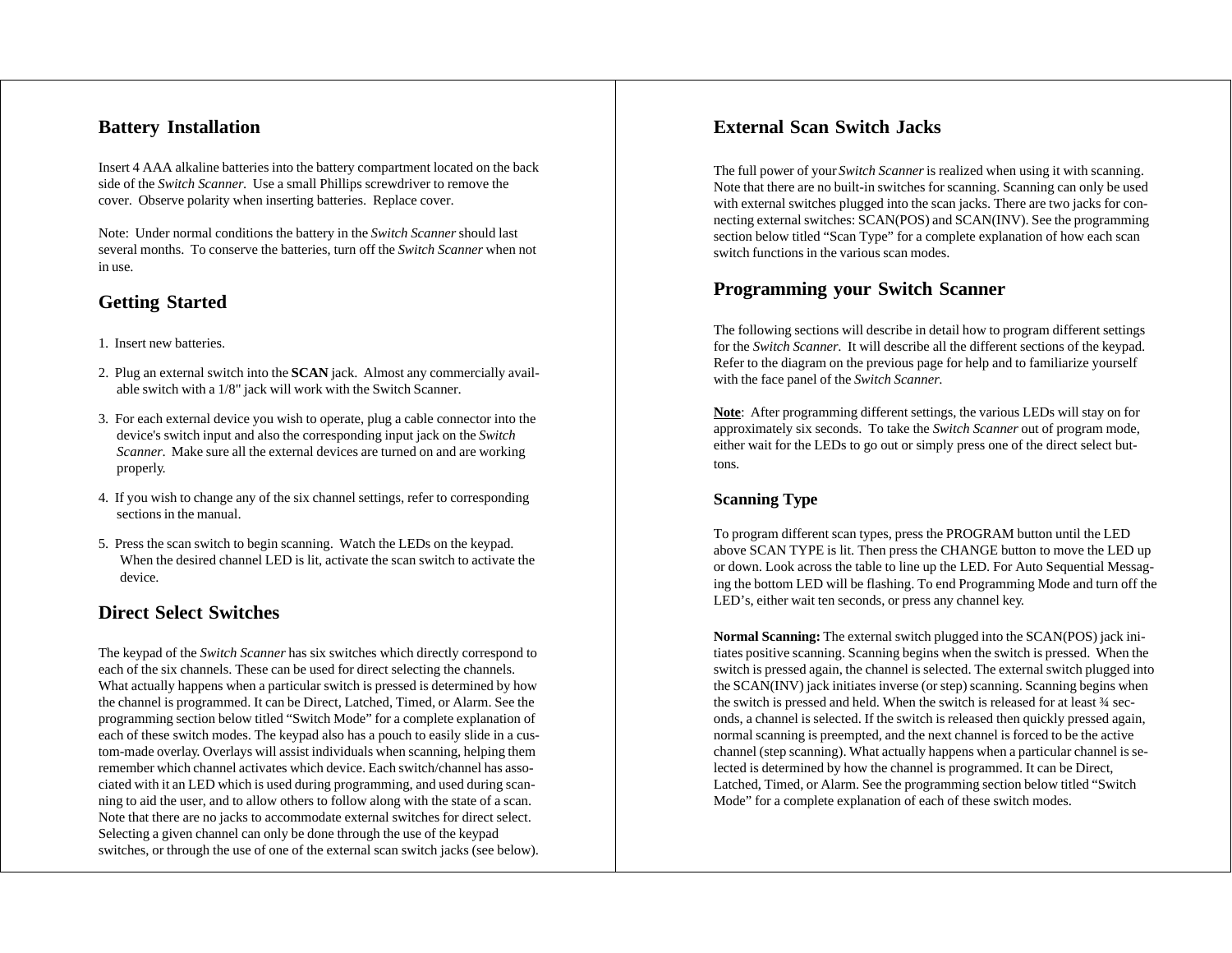**2-Button Scanning**: An external switch must be plugged into the jack marked **SCAN** and a second switch into the jack marked **SELECT**. Scanning begins by pressing the scan switch and tapping the switch until the desired channel LED is lit. The channel is selected by touching the select switch.

What actually happens when a particular channel is selected is determined by how the channel is programmed. It can be Direct, Latched, Timed, or Alarm. See the programming section below titled "Switch Mode" for a complete explanation of each of these switch modes.

**Sequential Messaging:** Sequential Messaging allows each channel to be selected, one after another, each time the external SCAN(POS) switch is pressed. When a given channel is selected, the toy, etc. plugged into the corresponding jack is turned on for a short period of time. This time (1, 2 or 4 seconds) is a function of the SCAN SPEED setting, (see below). The external SCAN(INV) switch acts as a repeat function. When it is pressed, the last selected channel will be selected again. Resume Sequential Messaging by pressing the SCAN(POS) switch again. When your *Switch Scanner* is used to control a VOCA, sequential messaging is very useful for activities when the special needs student administers a math or spelling test, participates in book or theatrical reading, or participates in other oral turn-taking activities.

**Auto Sequential Messaging:** Auto Sequential Messaging allows each channel to be selected, one after another, similar to basic Sequential Messaging, except that the SCAN(POS) switch does not need to be repeatedly pressed. The scan occurs automatically, much like with normal, Positive Scanning. The main difference between Auto Sequential Messaging and Positive scanning is that with Positive scanning, the channels aren't actually selected. Just the channel LED's on the *Switch Scanner* face panel are lit. Pressing either SCAN(POS) or SCAN(INV) will initiate Auto Sequential Messaging. The scan speed is determined by the Scan Speed setting (see below). To stop the scan, press either SCAN(POS) or SCAN(INV). If SCAN(POS) is pressed, scanning will stop, and the active channel will stay on indefinitely. Turning the *Switch Scanner* off, or pressing any switch or button on or plugged into your *Switch Scanner* will turn the channel off. If SCAN(INV) is pressed to stop a scan, the selected channel will remain on for as long as SCAN(INV) continues to be pressed.

Note: Sequential Messaging and Auto Sequential Messaging ignore the state of Next Scan (see below). Scanning always starts with the next available channel. The next available channel can be arbitrarily preset by pressing any direct select switch on the face panel. For example, if it is desirable to start the scan on message #1, then press the direct select switch on the face panel for channel #6. The next available channel will be channel #1 (if it is not programmed to be off).

To program different scanning types press the **PROGRAM** button until the LED above **SCAN TYPE** is lit. Then press the **CHANGE** button to move the LED up or down. Look across the table to line up the LED. Either wait six seconds for the lights to go out or press a channel key to turn them off.

#### **Scan Speed**

The *Switch Scanner* has three different scan speeds to accommodate different users. Scan Speed is 1, 2, or 4 seconds. For example, when using scan speed **2**, each channel LED will stay on for two seconds, then move on to the next channel.

To adjust the scan speed press the **PROGRAM** button until the LED above **SCAN SPEED** is lit. Then press the **CHANGE** button until the LED across the table is lit to your desired speed. Either wait six seconds for the lights to go out or press a channel key to turn them off.

**Note**: When using 2-button scanning, the scan speed setting will not affect actual scanning speeds. The scan speed is controlled by the switch plugged into the **SCAN** jack.

#### **Next Scan**

The NEXT SCAN function controls the activity of the *Switch Scanner* after a channel has been selected.

- **CH 1 (CHANNEL 1)**: The *Switch Scanner* will always begin scanning with Channel 1.
- **NEXT**: The *Switch Scanner* will begin scanning with the next channel. For example, an individual is scanning through all six channels, and selects Channel 3. The next time he/she starts scanning, it will begin with Channel 4.
- **LAST**: The *Switch Scanner* will begin scanning with the last previously activated channel. For example, an individual is scanning through all six channels, and selects Channel 2. The next time scanning is activated, it will start scanning with Channel 2.

To program the *Switch Scanner* to different next-scan modes, repeatedly press the **PROGRAM** button until the LED above **NEXT SCAN** comes on. Then press the **CHANGE** button until the LED across the table lines up with the desired next-scan mode. Either wait six seconds for the lights to go out or press a channel key to turn them off.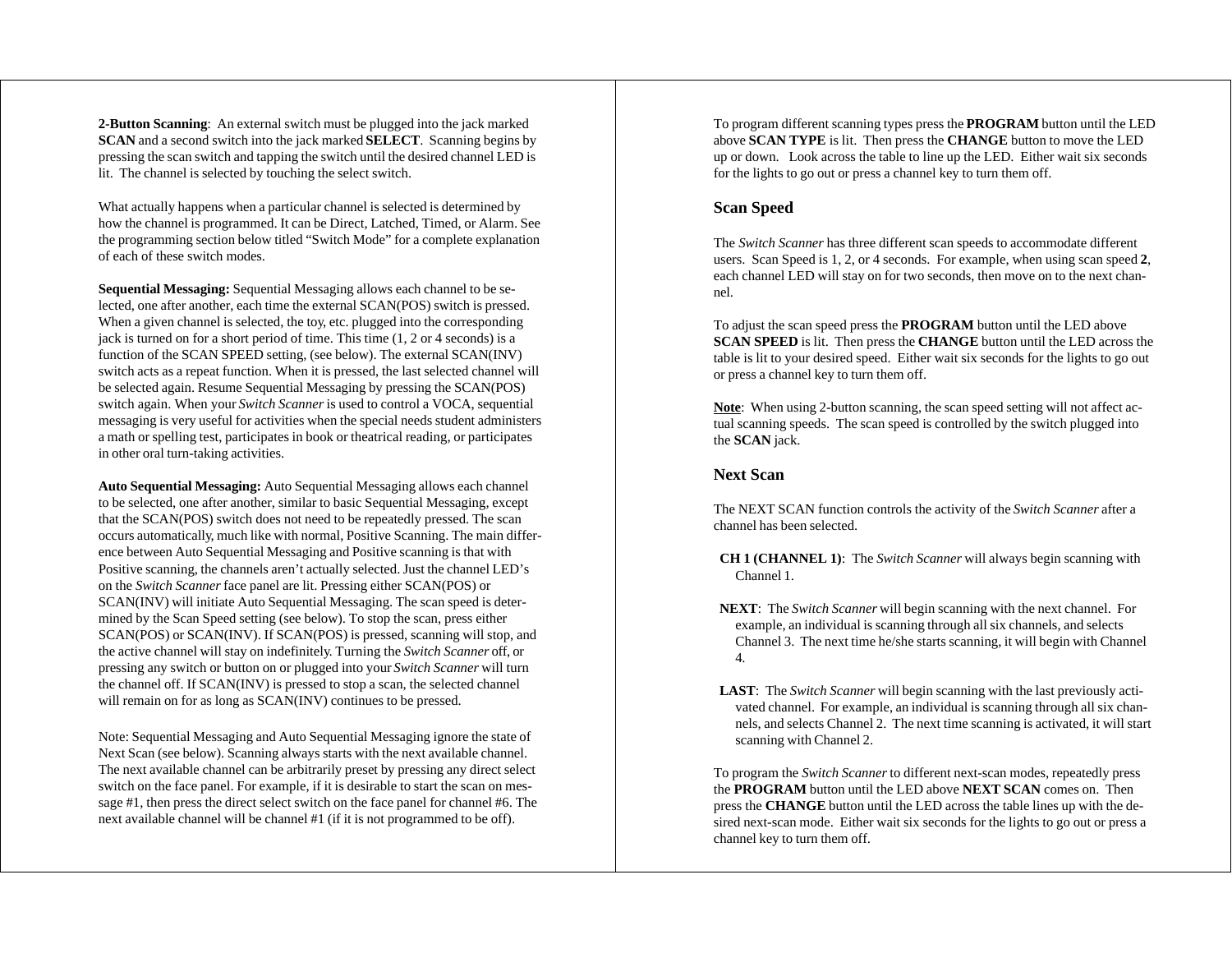#### **Switch Mode**

The *Switch Scanner* can be set to scan from two to six channels. All six channels are independently capable of operating in the following modes:

**Direct selection**: The device activates for as long as the switch is pressed.

- Latch selection: Press once and the device turns on. Press again and it turns off. The latch mode is effective when a device needs to be turned on for an extended amount of time.
- **Timing Selection:** Press once and the device turns on and then automatically turns off anywhere from 1 to 60 seconds or minutes later. The timing is set using the ON/OFF TIMING knob on the side of the *Switch Scanner*. The numbers on the dial indicate the amount of time the device will stay on. The slide switch next to the dial will indicate whether the time refers to minutes or seconds.

The position of the TIMING knob has no effect during normal operation. It is only used during programming. This allows different channels to be independently programmed with different times. During programming, the value of the timing knob is saved for each channel at the time that channel is programmed for Timing Mode.

ALARM SELECTION: Press once and the device turns off (if it is not already off), then automatically turns on after a 1 to 60 second or minute delay. The channel stays on until any switch or programming button is pressed. The timing is set using the ON/OFF TIMING knob on the side of the *Switch Scanner.* The numbers on the dial indicate the amount of time for the alarm delay. The slide switch next to the dial indicates whether the time refers to minutes or seconds. The position of the TIMING knob has no effect during normal operation. It is only used during programming. This allows different channels to be independently programmed with different times. During programming, the value of the timing knob is saved for each channel at the time that channel is programmed for Alarm Mode. Turning the *Switch Scanner* off, or pressing any switch or button on or plugged into your *Switch Scanner* will turn the channel off.

To set different switch modes for each channel:

- 1. Press the **PROGRAM** button repeatedly until the LED above **SWITCH MODE** comes on.
- 2. Press the **SWITCH #** button repeatedly until the LED for the corresponding channel comes on.
- 3. Press the **CHANGE** button repeatedly until the LED across the table comes on for the desired mode of control. To turn a channel off, press the **CHANGE** button until no LED comes on across the table. This will indicate

the channel is shut off.

4. Either wait six seconds for the lights to go out or press a channel key to turn them off.

**Note**: When setting timing modes, adjust the desired amount of time before pressing the **PROGRAM** button. To adjust a new time different from an old time setting, cycle through the switch modes back to the timing mode to set a new time.

Keep in mind each channel can be set for different modes of control. For example an individual may be scanning four choices. Channel one could be in a timing mode for 30 minutes activating a tape recorder, channel two in a latch mode activating a battery-powered squirt gun, channel three in a direct mode activating a call bell, and channel four in a timing mode for 30 seconds activating a rock spinner.

#### **Delayed Activation**

Typically when the scan switch is pressed, the *Switch Scanner* will immediately begin scanning. A 1, or 1 1/2 second delay can be added. This means the switch must be held down for the delay period before scanning will begin. This can be very helpful for a person who may accidentally drag their hands. Delayed activation will help with these accidental activations.

To set a delay, repeatedly press the **PROGRAM** button until the LED above **DELAYED ACTIVATION** comes on. Then press the **CHANGE** button until the LED across the table lines up with the desired delay. Either wait six seconds for the lights to go out or press a channel key to turn them off.

#### **Auditory Scanning**

The *Switch Scanner* is capable of simple auditory scanning for those who are visually impaired, or need a little extra feedback. There are two modes of auditory scanning in the *Switch Scanner*, simple and coded. When using simple auditory scanning a simple beep will sound from the *Switch Scanner* at the beginning of each channel as it is scanned. Each "beep" will be the same for each of the six channels. In coded auditory scanning, there will be a different "beep" sound for each channel.

To program the *Switch Scanner* for auditory scanning, repeatedly press the **PROGRAM** button until the LED above **BEEP** comes on. Then press the **CHANGE** button until the LED across from the desired mode is on. Either wait six seconds for the LEDs to go off or press one of the channel buttons to turn the LEDs off.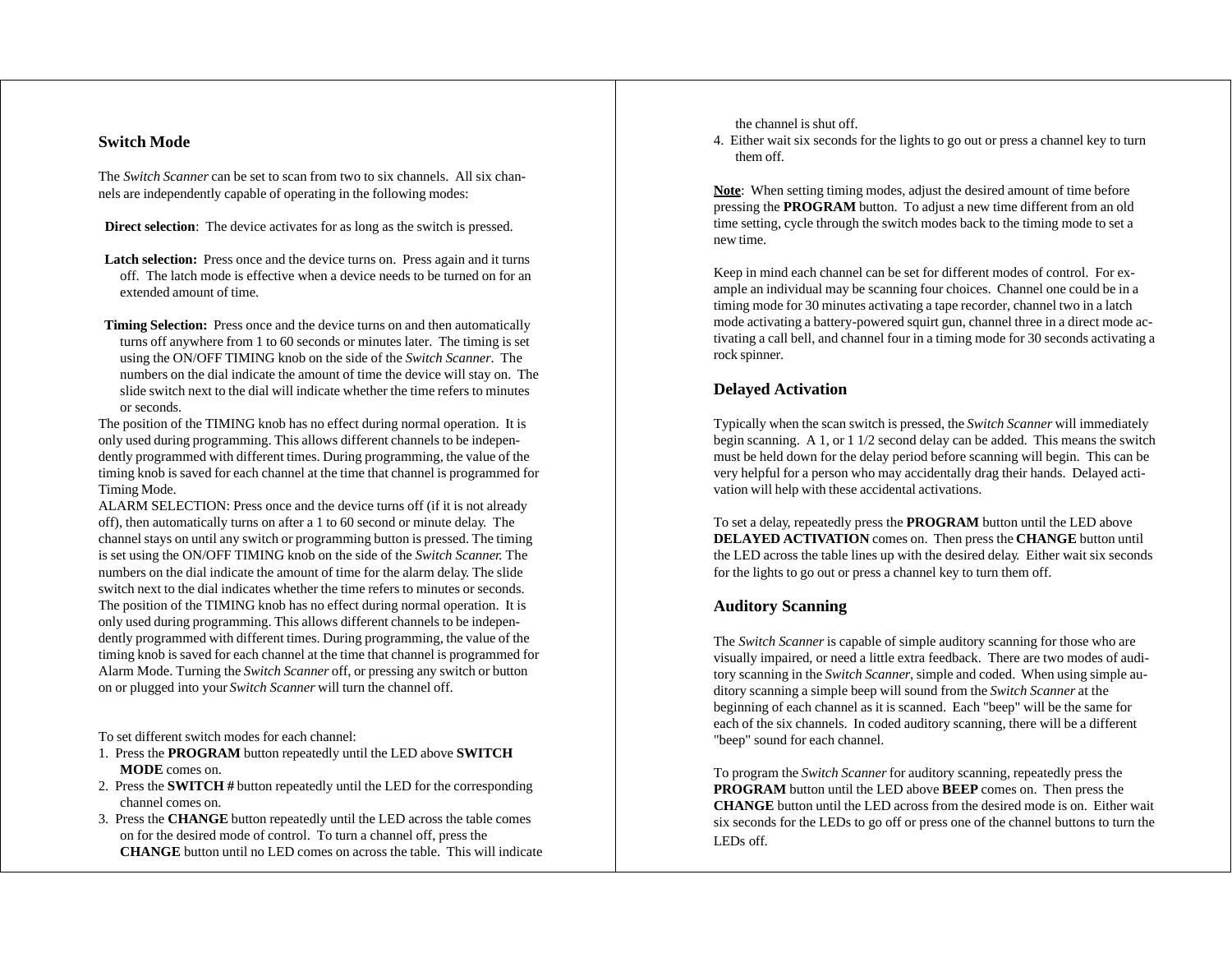## **External Scanning Cue Access**

The *Switch Scanner* also supports other accessories to further extend the possibilities of its applications. Large red LEDs similar to those found on the External Scanning Overlay from Adaptivation are available to plug into the four extra ports on the *Switch Scanner*. By plugging in the large LEDs, this may assist individuals in scanning. The LEDs can be placed (usually with Velcro) on the device to be activated. As an individual scans through the channels, the LED will light up along with its corresponding channel. This makes for very concrete scanning. The LEDs can be placed on the device to be activated, other objects, or photos. This often helps the transition of object scanning to scanning with the onboard keypad.

Vibrating motors are also available for use with the *Switch Scanner*. The motors can be used to provide feedback. Keep in mind it's possible to have the vibrating motor represent the scan lights for those who might be visually impaired.

WARNING! These four jacks were designed specifically to work with LED's and motors available from Adaptivation. Do not use any other device or permanent damage may result.

Call Adaptivation for more information on how to obtain the above accessories.

# **Troubleshooting**

- **Problem:** Your external device is not working.
- **Solution:** Make sure the device works independently of the *Switch Scanner*. Make sure the *Switch Scanner* is not turned to the "off" position. Make sure the device is turned "on" at all times. Check mode of control. Check to see if you are using delayed activation. Make sure the batteries are fresh in the *Switch Scanner*. Make sure you have a cable connector plugged into one of the six inputs to activate external devices.
- **Problem:** The Vibrating motors or external LEDs are not working. **Solution:** Make sure they are plugged into the external LED jacks and not the six inputs for activating devices. Make sure batteries are new.

**Problem:** A channel will not activate or its LED is not coming on. **Solution:** Make sure the selected channel is not turned off. Refer to the Switch Mode section in the manual.

| Problem:<br>Solution:               | One or more direct select switches seem "dead", they do nothing.<br>Make sure that the affected channel is not programmed to be off. En-<br>ter programming mode, and program the channel to be Direct,<br>Latched, Timed, or Alarm.                                                 |
|-------------------------------------|--------------------------------------------------------------------------------------------------------------------------------------------------------------------------------------------------------------------------------------------------------------------------------------|
| <b>Problem:</b><br><b>Solution:</b> | The batteries seem to wear out too quickly.<br>Make sure you start with new, fresh alkaline batteries. Make sure the<br>power knob is turned to the OFF position when not in use.                                                                                                    |
| <b>Problem:</b><br>Solution:        | One or more channel LED's do not light up during scanning.<br>Make sure that the affected channel is not programmed to be off.<br>Program the Switch Mode to be Direct, Latched, Timed, or Alarm.                                                                                    |
| <b>Problem:</b>                     | All direct select switches and external switches seem "dead", they do<br>nothing.                                                                                                                                                                                                    |
| Solution:                           | Make sure that Delayed Activation is set to zero seconds, or make<br>sure that the switch is being pressed sufficiently long to accommo-<br>date any programmed delay. Make sure the power knob is on.                                                                               |
| <b>Problem:</b>                     | External Scan switches seem "dead", they do nothing.                                                                                                                                                                                                                                 |
| Solution:                           | At least two channels must be programmed to other than off. Scan-<br>ning can not take place if only one channel is enabled. Make sure<br>that Delayed Activation is set to zero seconds, or make sure that the<br>switch is being pressed sufficiently long to accommodate any pro- |

grammed delay. Make sure the power knob is on.